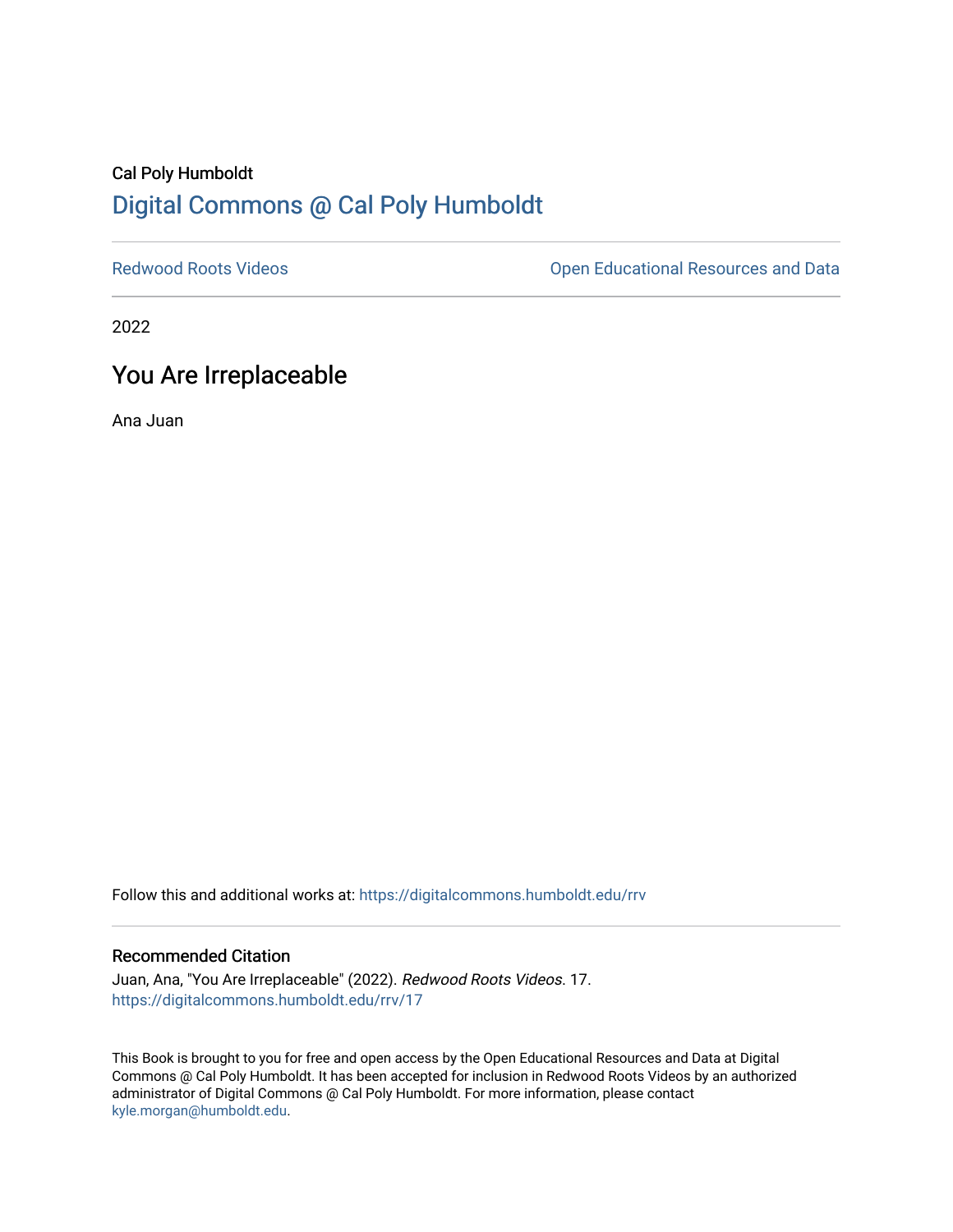Ana Juan LSEE 333 Final Narrative 5/10/2021

### **You Are Irreplaceable**

I am a first year teacher working in Los Angeles Unified School DIstrict (LAUSD). Our school is located in South Los Angeles in a diverse community serving students and families from Pre K through 5th grade. The majority of our student population is latinos (93%) and African Americans (7%). My name is Ms.Juan, I am a latina and from South Central, Los Angeles CA. I wanted to graduate from Humboldt State University and get my teaching credentials to come back and give back to my own community. As a first year teacher I felt really nervous but I remembered why I chose this career. I want to make a difference, all children no matter their background deserve an equal learning opportunity. I am a second grade teacher, my classroom is filled with 25 students. 6 being white students, 10 African American students, 1 Chinese student and 8 latino students, 2 are Guatemalans (Teresa & Clarissa) who just immigrated to the U.S and 1 (Miguel) who also immigrated from Mexico to the U.S.

Prior to the school year starting I wanted to reach out to my students and their families, so I wrote a welcoming letter to each of my students and families. In the letter I wrote *"Hello students & families! I am so excited to meet each and everyone of you in person really soon. Before classes begin I wanted to know what is the best way to communicate with you (the parents/guardians) and in which language? I want you, as the parent/guardian, to be a part of our classroom and be welcomed! I would love to communicate and get to know each other so that we can all work and support each other to provide your child with the best education possible. Below you will find my*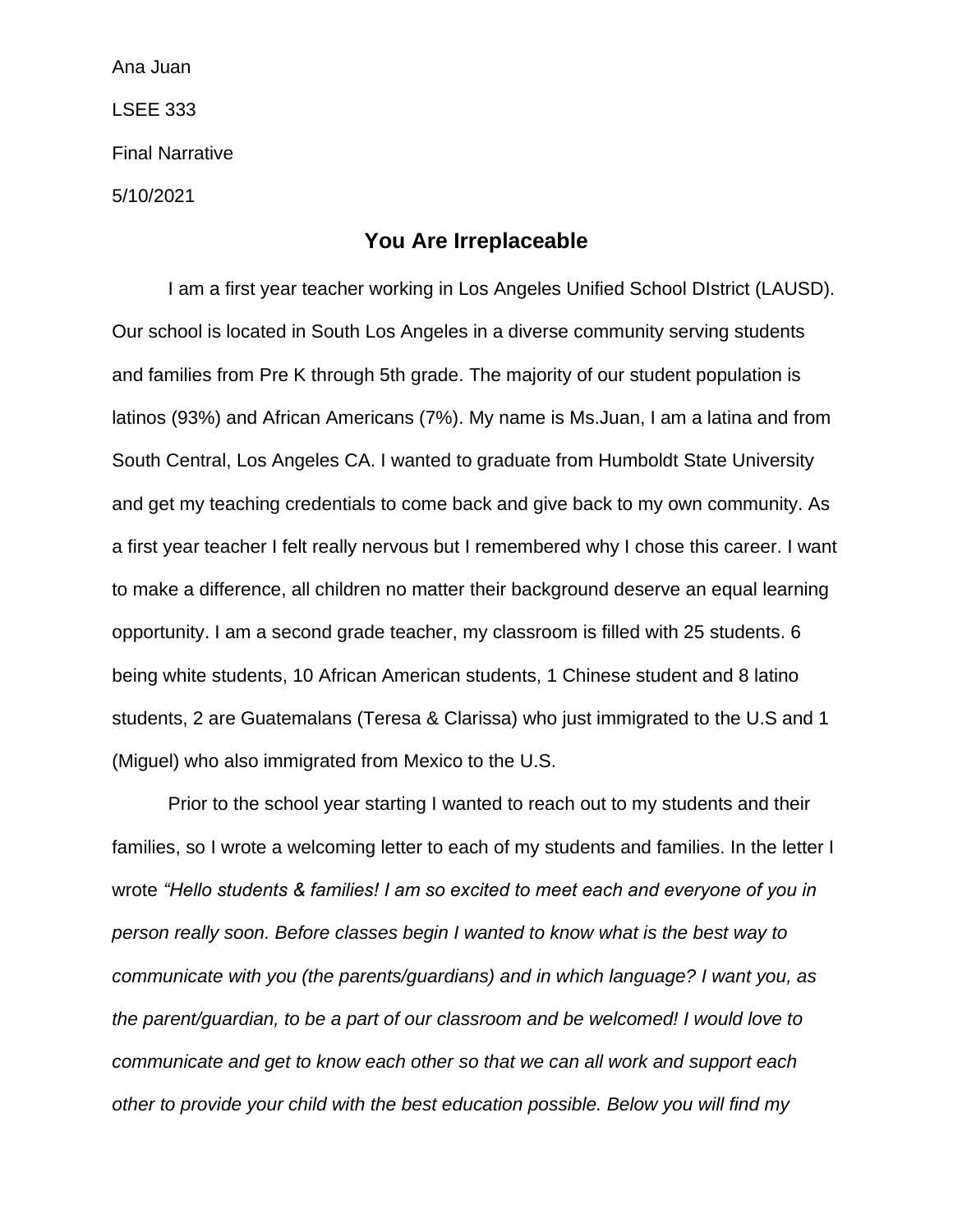*contact information. Please feel free to reach out with any questions or concerns. Thank you - Ms.Juan."* Before mailing these letters out I included spanish and chinese translations as well because I knew I had latino students and a chinese student in my class and I wanted to make sure it was available in these languages just in case it was needed.

In the article from *Involving Latino Families in Schools* by Concha Delgado Gaitan she mentions in chapter 3 a strategy for welcoming latino parents into the school "Being willing to reach out to Latino parents through their language and culture." (pg 25) which is why I, as the teacher, wanted to make sure the parents/guardians of all my students felt welcomed and to be encouraged to be a part of our classroom. In chapter 8 from *Educating Emergent Bilinguals* by Ofelia Garcia and Jo Anne Kleifgen they focus on building engagement with families and communities in schools. Family and community involvement will empower students' learning.

I had three parent's reach out to me to let me know that they and their families have just immigrated to the U.S. They had concerns about their child adjusting to their new environment and to the school system. The parents of Teresa, Clarissa and Miguel all shared the same concern, their child not being able to communicate or succeed in the classroom due to their language barrier. When getting to know the parents during our phone call they let me know that Spanish is the preferred language to communicate in and that their child's home language is Spanish. Being able to communicate with the parent's allowed me to make accommodations and modifications to my teaching so that I can meet the needs of all my students, including my emergent bilinguals.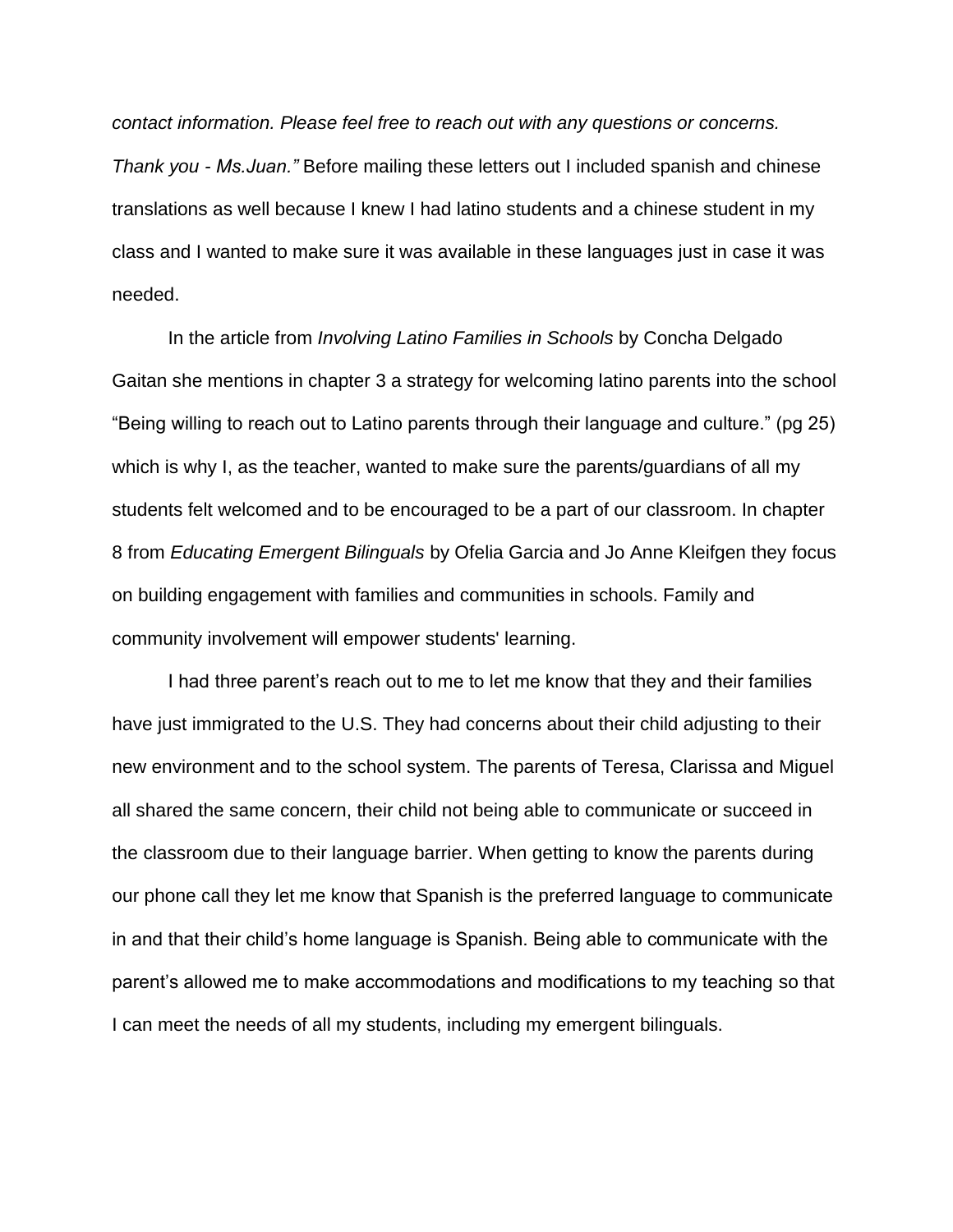In chapter 5 from *Educating Emergent Bilinguals* by Ofelia Garcia and Jo Anne Kleifgen they talked about inequitable language/literacy practices. There have been many programs and policies that have been made to "support" emergent bilingual students. These programs affect our emergent bilingual students by taking them out of classes for long periods of time making them fall behind in the course and content. These programs also enforce the separation of languages, only allowing the English language to be seen as acceptable and not the students' home languages. In this chapter Garcia & Kleifgen talk about translanguaging "Translanguaging pedagogy leverages all the language practices that bilingual students bring to school." (pg 80). From the first day of school I welcomed all my students and wanted them to know that they are valued for who they are. From the beginning of the school year I created an environment where all students, languages, families and communities were welcomed, valued and used as an important resource for our students' learning.

On the first day of school I did a small group activity where students are able to introduce themselves to each other and find one thing in common with one another. Ms.Juan: "*Hello and welcome to our second grade class! ¡Hola y bienvenidos a nuestra clase de segundo grado! For our first activity I want you to form groups of 3 and to share your name with each other and 1 thing. Then see if you have anything in common with each other. Quiero que formen grupos de tres para compartir sus nombres y una cosa de ustedes. Después hablen para ver si tiene una cosa en común."*

I facilitated around the classroom and popped into each group to hear small parts of their conversations and to make sure each student was engaged. When approaching the group Teresa was in I heard her share in Spanish and then one of her other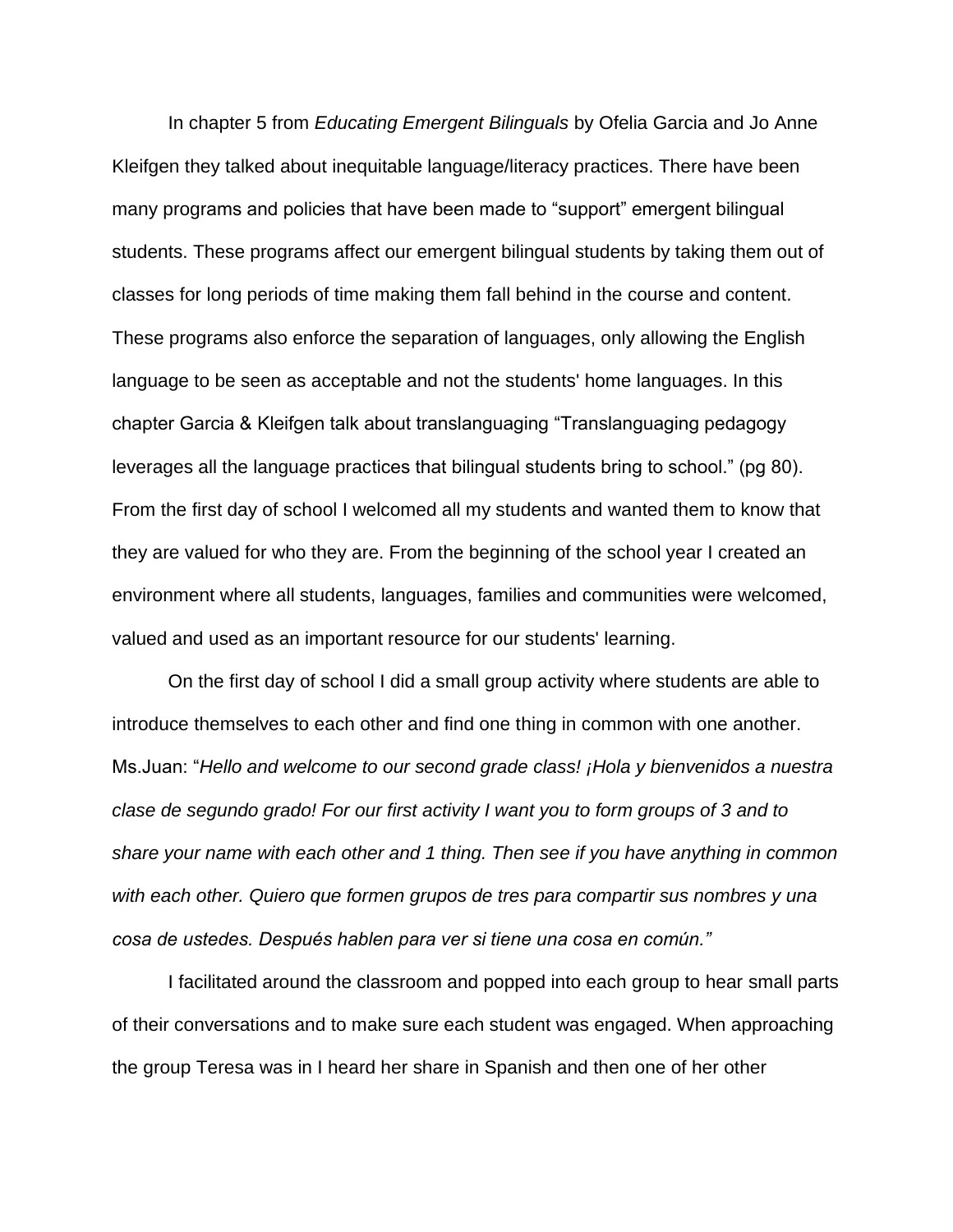classmates Victor, who is bilingual in Spanish and English language, translated for their peer Jacob who only communicates in English.

Teresa: *"Hola yo soy Teresa y a mi me gusta hacer arte."*

Victor: *"She said Hi my name is Teresa and I like to do art."*

Jacob: *"Hola Teresa, I also like to do art such as painting.*

Victor: *"Él dijo que también le gusta hacer arte como pintar. A mi tambien me gusta pintar."* I then came next to the group and said "*Have you all found something in common? Ya encontraron una cosa en común?"* Teresa, Jacob and Victor replied with smiles on their faces saying "Art/Arte!" I then told them to find another thing in common while I check in with other groups.

In chapter 6 from the book *Building academic language: essential practices for content classrooms, grades 5-12* by Jeff Zwiers he talks about the importance of small group instruction. When students are put into small groups with their peers it removes the stress and anxiety that students, specifically our emergent bilingual students may feel when asked to speak in a whole classroom setting. Small group instruction and small group work can be a great strategy to use to build our emergent bilingual students academic language as well. Being able to communicate with the parents of my emergent bilingual students allowed me to include strategies into my teaching that will make them feel comfortable and build their repertoire.

After checking in with all groups I directed us all to come back together as a whole class. Ms.Juan: *"Can I get some volunteers to share what they found in common with their peers? Puedo tener unos voluntarios para compartir que encontraron en común con sus compañeros de clase?"*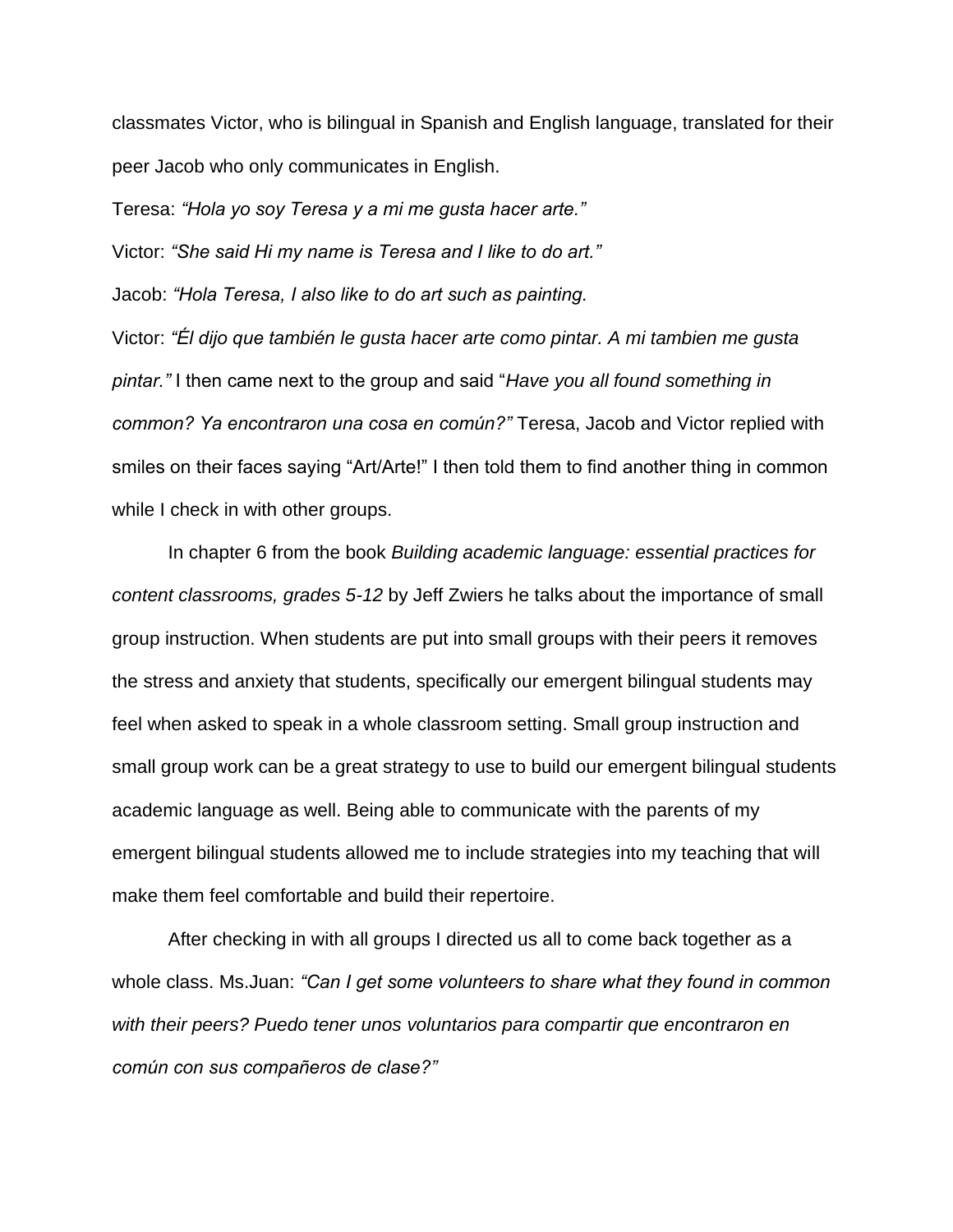Miguel: *"En mi grupo los gusta jugar videojuegos"*

Ms.Juan: "Cuanto más les gusta jugar videojuegos, who else loves to play video games? Raise your hands, levanten sus manos." Six other students raised their hands and looked at each other smiling. I then said *"Can I have another volunteer? ¿Puedo tener otro voluntario?"*

Samantha: *"Something we found in common in our group was that christmas is our favorite holiday."*

Ms.Juan: "Raise your hands if your favorite holiday is christmas, levanten tus manos si navidad es tu día festivo favorito?" All my students' hands went up, I then used this opportunity to dive a little deeper in our conversation. *"Does anyone want to share what they like to eat on christmas day? ¿Alguien quiere compartir que les gusta comer en navidad?"* Jacob mentioned that him and his family love to eat ham. Clarissa shared that in her family it's tradition to eat tamales. Alex mentioned that his family tradition is to eat chinese dumplings, his favorite. As more students shared, all my students realized that some of them shared traditions and some didn't but that either way it was still their favorite holiday. From this activity I shared with my students the importance of welcoming, valuing and respecting each other. We all come from diverse backgrounds with different traditions, experiences and languages. Just because we may all be different in many ways, we can also be similar in many ways. We are each unique in our own way, which makes each single one of us irreplaceable.

In conclusion we as teachers can create meaningful and purposeful conversations with our students if we welcome and allow them to express themselves in their home languages as well. In the article *Uninvited Guests* by Bogum Yoon she